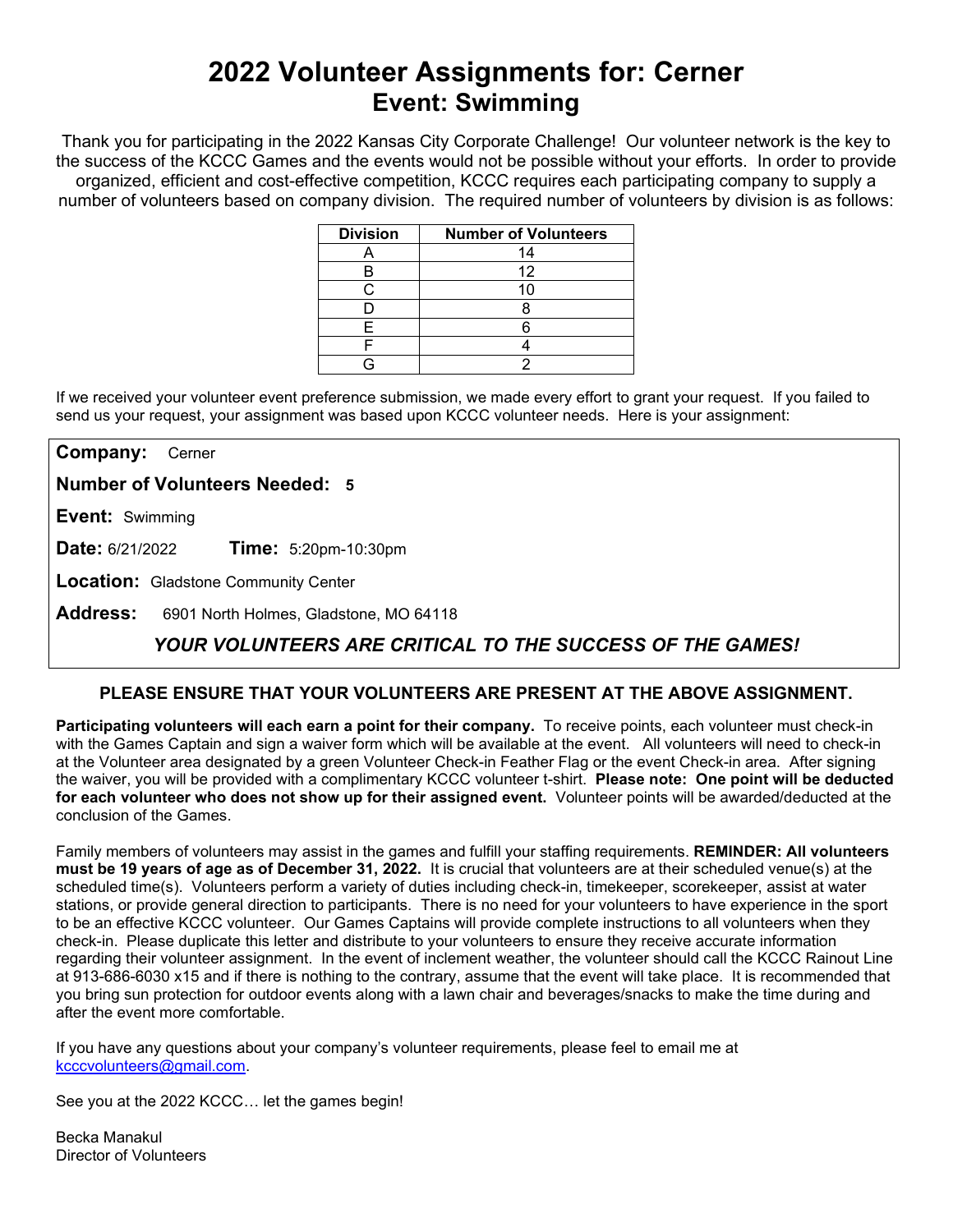# **2022 Volunteer Assignments for: Cerner Event: Swimming**

Thank you for participating in the 2022 Kansas City Corporate Challenge! Our volunteer network is the key to the success of the KCCC Games and the events would not be possible without your efforts.In order to provide organized, efficient and cost-effective competition, KCCC requires each participating company to supply a number of volunteers based on company division. The required number of volunteers by division is as follows:

| <b>Division</b> | <b>Number of Volunteers</b> |
|-----------------|-----------------------------|
|                 | 14                          |
|                 | 12                          |
|                 | 10                          |
|                 |                             |
|                 |                             |
|                 |                             |
|                 |                             |

If we received your volunteer event preference submission, we made every effort to grant your request. If you failed to send us your request, your assignment was based upon KCCC volunteer needs. Here is your assignment:

**Company:** Cerner

**Number of Volunteers Needed: 5**

**Event:** Swimming

**Date:** 6/22/2022 **Time:** 5:20pm-10:30pm

**Location:** Gladstone Community Center

**Address:** 6901 North Holmes, Gladstone, MO 64118

## *YOUR VOLUNTEERS ARE CRITICAL TO THE SUCCESS OF THE GAMES!*

### **PLEASE ENSURE THAT YOUR VOLUNTEERS ARE PRESENT AT THE ABOVE ASSIGNMENT.**

**Participating volunteers will each earn a point for their company.** To receive points, each volunteer must check-in with the Games Captain and sign a waiver form which will be available at the event. All volunteers will need to check-in at the Volunteer area designated by a green Volunteer Check-in Feather Flag or the event Check-in area. After signing the waiver, you will be provided with a complimentary KCCC volunteer t-shirt. **Please note: One point will be deducted for each volunteer who does not show up for their assigned event.** Volunteer points will be awarded/deducted at the conclusion of the Games.

Family members of volunteers may assist in the games and fulfill your staffing requirements. **REMINDER: All volunteers must be 19 years of age as of December 31, 2022.** It is crucial that volunteers are at their scheduled venue(s) at the scheduled time(s). Volunteers perform a variety of duties including check-in, timekeeper, scorekeeper, assist at water stations, or provide general direction to participants. There is no need for your volunteers to have experience in the sport to be an effective KCCC volunteer. Our Games Captains will provide complete instructions to all volunteers when they check-in. Please duplicate this letter and distribute to your volunteers to ensure they receive accurate information regarding their volunteer assignment. In the event of inclement weather, the volunteer should call the KCCC Rainout Line at 913-686-6030 x15 and if there is nothing to the contrary, assume that the event will take place. It is recommended that you bring sun protection for outdoor events along with a lawn chair and beverages/snacks to make the time during and after the event more comfortable.

If you have any questions about your company's volunteer requirements, please feel to email me at [kcccvolunteers@gmail.com.](mailto:kcccvolunteers@gmail.com)

See you at the 2022 KCCC… let the games begin!

Becka Manakul Director of Volunteers